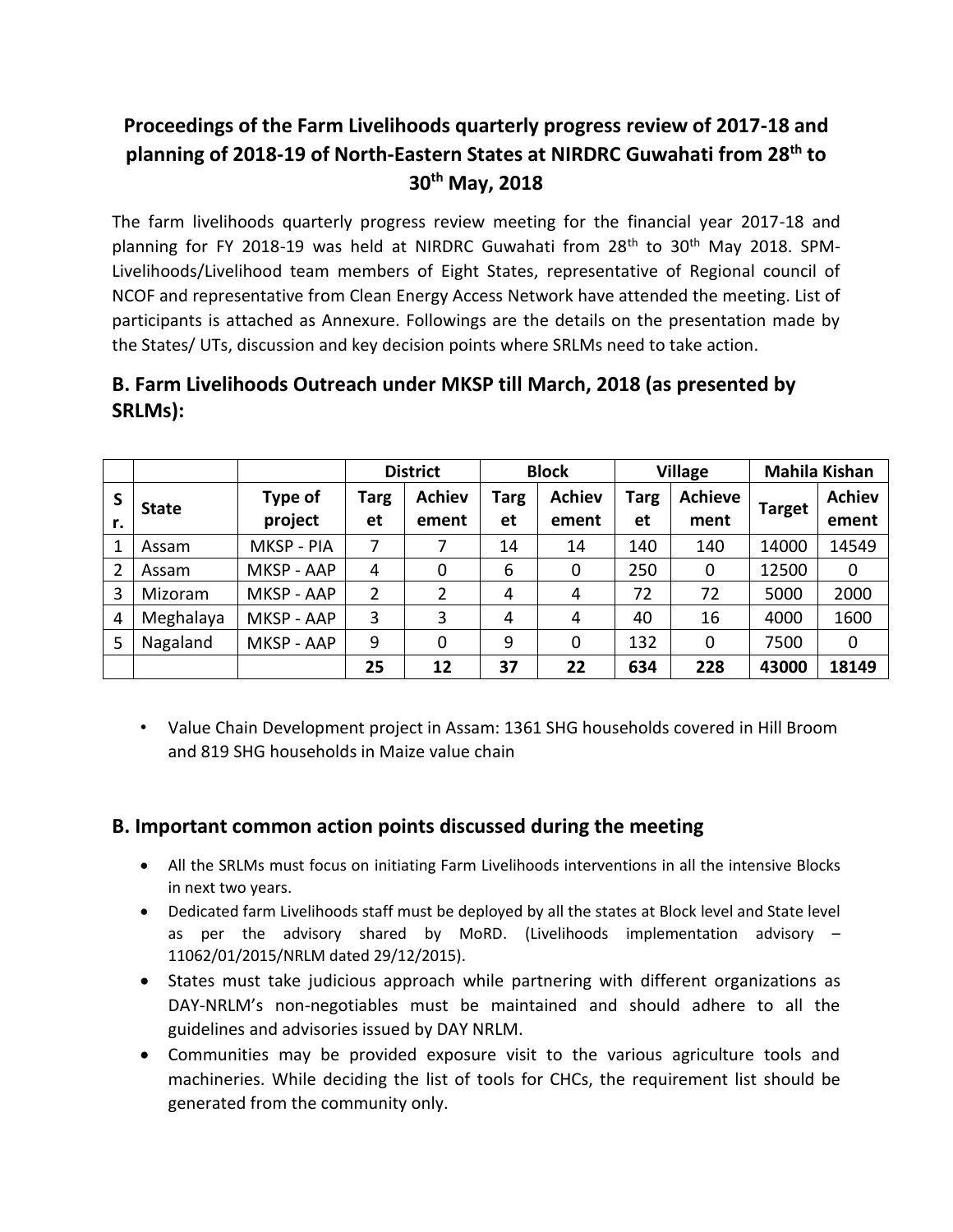- States must focus to promote and build efficiencies in existing livelihoods practices instead of introducing completely new practice for the community. The focus would be to strengthen existing livelihoods.
- States must keep close observation on livestock interventions and training by the partnering agencies and regular monitoring need to be done. Indigenous varieties must be prioritized by the NRLM projects.
- States must share the prepared evaluation studies, reports, knowledge products with NMMU team on a regular basis.
- All the states need to explore the local herbs which can be used in composting and concoction preparation. States need to do field research for local replacement of neem, cow dung etc wherever they are not available.
- All States may strongly take up creation of individual and community assets in convergence with MGNREGS (animal sheds, water conservation structure, compost, rural haats etc).
- Each SRLM should take up a monthly review and planning exercise with their farm livelihoods team including block team.
- **Development of organic village clusters –**
	- $\circ$  The States should initiate partnership with Regional Councils for organic farming initiative
	- o The States Should initiate convergence with PKVY for roll-out of organic village clusters
- **MIS**
	- o All Mahila Kisan profiles should be entered into the Farm Livelihoods MIS.

# **C. State Specific Issues that need attention:**

## **Mizoram:**

- MzSRLM has taken up collaboration with NEIDA and PIGFED for support in piggery intervention. State should ensure due diligence before any such collaborate with other programs or agencies so that NRLM non-negotiables are maintained.
- PIGFED is providing training to CRPs/SHG members. But MzSRLM already have Pool of State Resource Person (SRP) livestock who had been trained by the National Resource Persons (NRP). NMMU may look into the training materials being used by PIGFED and NEIDA.
- MzSRLM should not provide any individual subsidy to any Mahila Kishan/SHG member.
- Number of Kitchen Garden is very less compared to total SHG members to be covered under farm livelihoods. Each household should have a nutrition garden in her backyard. There should not be any individual subsidy for kitchen garden promotion.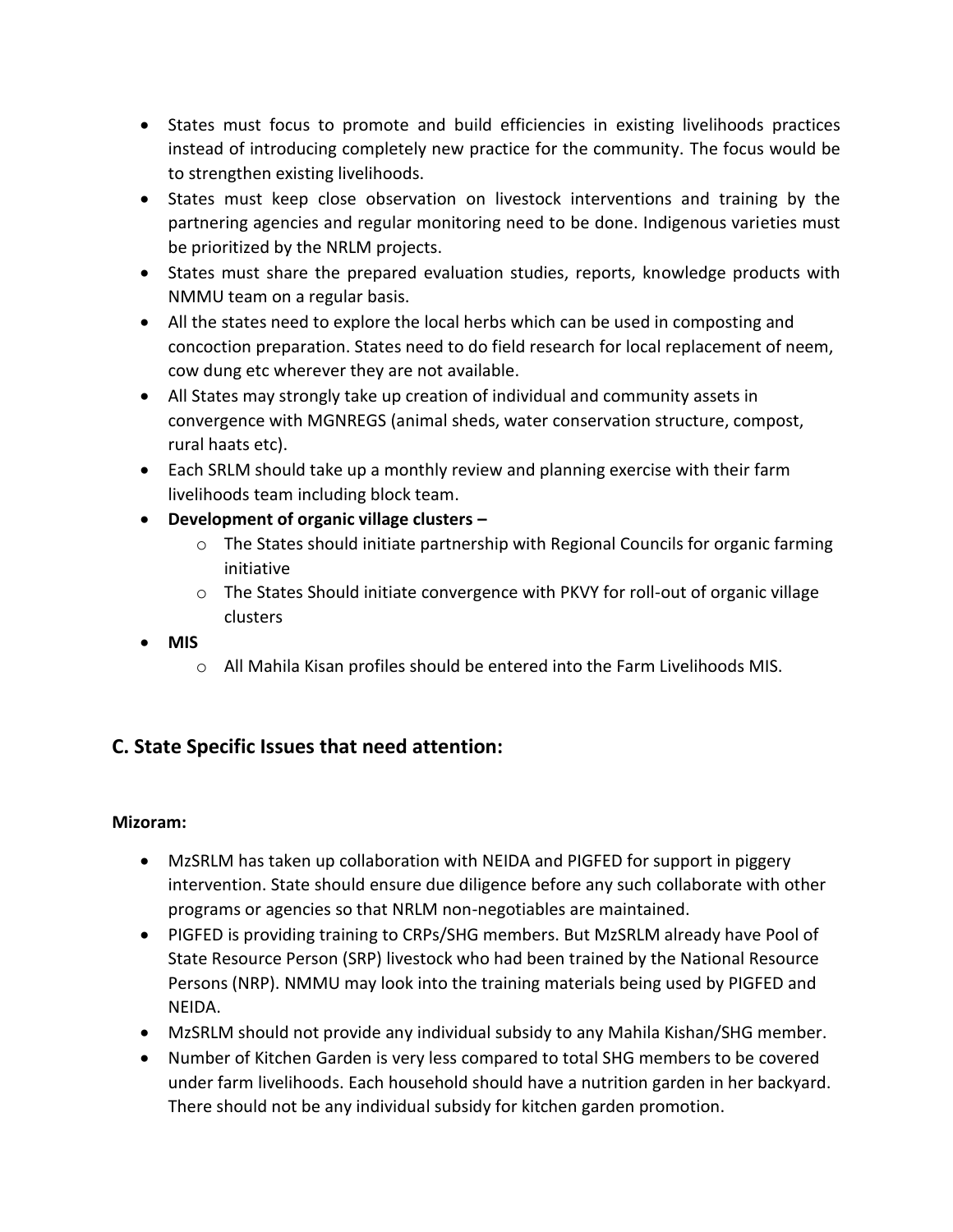- State need to look into the convergence plan with MGNREGA.
- State need to do proper value chain study, market analysis and assess the viability of the business before taking up producer groups formation.

#### **Meghalaya:**

- Meghalaya SRLM has received one MKSP AAP approval. Dedicated livelihoods staffs for the project as per EC approval are not in place. State must ensure dedicated livelihoods staff for the MKSP project immediately.
- State Resource Person (SRP) have received training from NRPs last year. But SRP to CRP thematic trainings have not yet started. Delay in these CRPs training causes information loss from the SRPs. State may write to NMMU for NRP support during initial CRP trainings. Rounds of module based thematic CRP training must be rolled out immediately.
- State LH need to maintain the prepared timeline for roll out of the livelihood interventions in the state. Block teams have already missed the Kharif season crop intervention opportunities.
- MSRLM has planned to work with total 8720 SHG members (7120 under SRLM AAP and 1600 under MKSP AAP) in 2018-19. With this existing livelihoods staff strength and roll out timeliness the state has to make a plan to achieve the target.
- Livelihoods asset creation in convergence with MGNREGA, the planned asset creation numbers are minimal and need to be relooked. Similarly almost all the Mahila Kishans must be trained and facilitated to adopt kitchen garden models.
- State must organize a meeting within LH team along with MGNREGA team to decide the roll out strategy till the village level. There is scope of improvement in the models that had been already created my MGNREGA (poultry shed, pig stay). More effective and cost-efficient models have already been practices in the state and can be adopted.

## **Nagaland:**

- 1. State must prepare a comprehensive timeline to implement the MKSP AAP and stick to the timeline.
- 2. Planned farm livelihoods interventions must be an exhaustive list of interventions.
- 3. Block team must start repetitive module based thematic CRP training immediately.
- 4. Special focus should be given in asset creation in convergence with MGNREGA.
- 5. LH team need to prepare a detail training calendar for CRPs and MKs urgently and roll out the program.
- 6. Preparation on DPR, inception report and baseline study need to be completed timely.
- 7. State has plan to work with 10000 women farmers in 18-19 including MKSP AAP and SRLM AAP.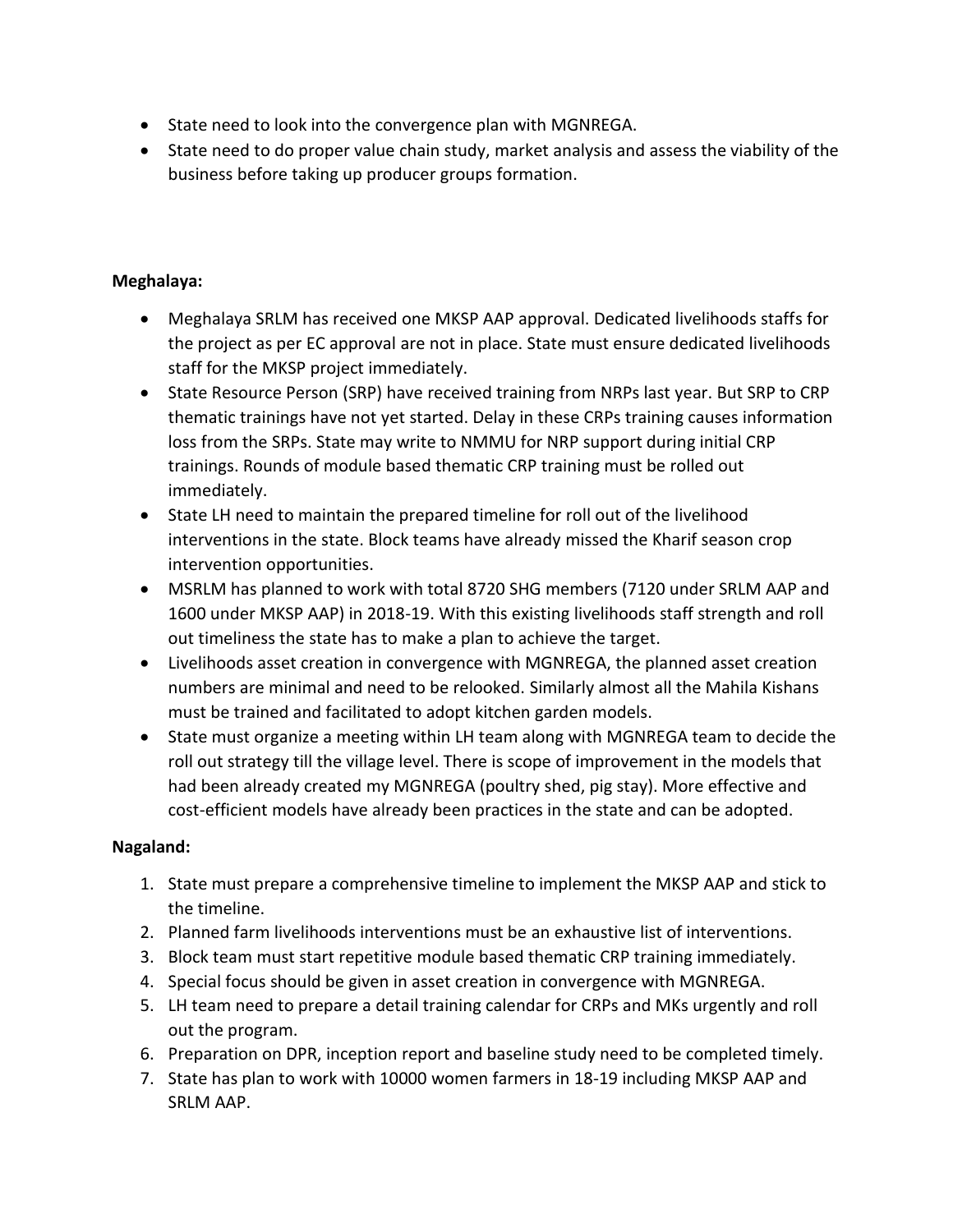This is a very high target and state need to prepare a complete road map to achieve the same.

# **Arunachal Pradesh:**

- 1. Arunachal SRLM has taken a good step to bring dedicated livelihoods staff on board. Module based training of the existing and new staffs may be planned.
- 2. Scope of market linkage of the local produce of Arunachal need to be explored.
- 3. Arunachal Pradesh may submit the MKSP AAP proposal developed with the support of the NRPs
- 4. ArSRLM may identify exposure visit sites within the State for agriculture, livestock and organic farming.

## **Manipur:**

- 1. Manipur is planning to create BRT for livelihoods. It is suggested that state may create SRP pool and they can directly train the livelihoods CRPs. Creation of another level or resource person may cause transmission loss of the training module.
- 2. SRLM is planning to do farm livelihoods study with the help of Non-farm livelihoods PIA. SRLM may ensure that domain experts are engaged for such work. SRLM team may discuss with NMMU about identification process of resource persons or NRPs.
- 3. Scope of intervention in the state need to be identified and an exhausted list of interventions need to be prepared.
- 4. Manipur is yet to take Block livelihood steam in place. This is a major concern for program roll out. State must take dedicated staffs for livelihoods on board immediately.
- 5. As presented, Manipur SRLM has prepared some books on livelihoods with support from external resource persons. Content of the books may be shared with the NMMU. State must ensure that the content of the book in aligned with NRLM principle.
- 6. There are many discrepancy in the PPT data compared to the approved SRLM AAP 18- 19. State must recheck the data consistency.

## **Sikkim:**

- 1. SRLM need to work on SRLM AAP output framework as the number of women farmers to be intervened is not properly planned.
- 2. Custom hiring center should be set up at village level so that SHG members can easily access the tools. Block level CHC may not be effective at all.
- 3. Krishi Sakhi and Pashu Sakhi must be deployed at village level. They will provide the last mile service and handholding training to the Mahila Kishans.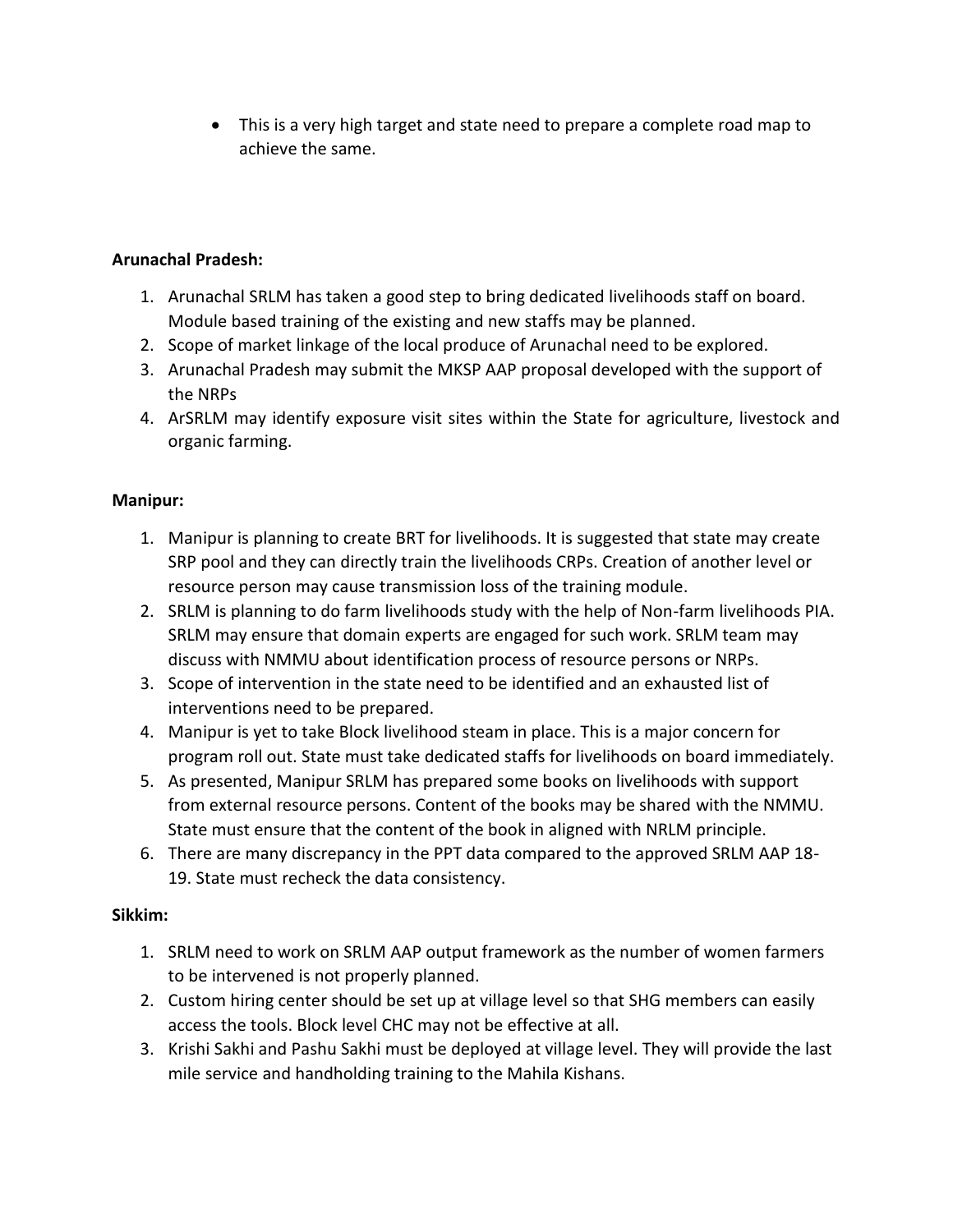4. State is organizing farm livelihoods training from RSETI. This policy need to be relooked. SRLM must ensure that principles of NRLM is sustained. SRLM may discuss with NMMU in detail about the training architecture.

## **Tripura:**

- 1. TSRLM is partnering with GOAT Trust. SRLM must ensure that principle of NRLM must be adhered (use of antibiotics by the Pashu sakhi).
- 2. Many of the activities taken up by the SRLM are PoP based or crop based interventions. LH team should focus on whole bucket of acro-ecological practices. All the aspect of soil, seed, water, plant protection need to be intervened.
- 3. State must take dedicated livelihoods staff on board immediately at State and Block level as per advisory.

# **Assam:**

- 1. MKSP project of NGO partner (NEDC) must be monitored by the state and regular report need to be sent to MoRD. There was no update presented during the review.
- 2. There is no concrete plan to roll out sanctioned MKSP AAP by the state. This is a two year old project and yet to be grounded effectively.
- 3. As presented, SRLM has deployed krishi sakhi and pashu sakhi at village level. But capacity building, engagement of CRPs are not clear. There must be a comprehensive CRP engagement policy for the state.
- 4. Specific farm livelihoods interventions (agro –ecological practices) are not well planned. A holistic intervention plan must be prepared and adoption should be followed up and monitored.

# **Feedback/comments from the States Missions:**

- 1. Sikkim SRLM needs immediate support from NMMU to strategies and roll out farm livelihoods interventions.
- 2. Manipur asked for capacity building of the staffs on farm livelihoods.
- 3. States like Mizoram, Arunachal Pradesh, and Manipur requested for thematic SRP training.
- 4. Advisory on Pashu Sakhi engagement policy and Custom Hiring Center set up are required immediately, as presented by states.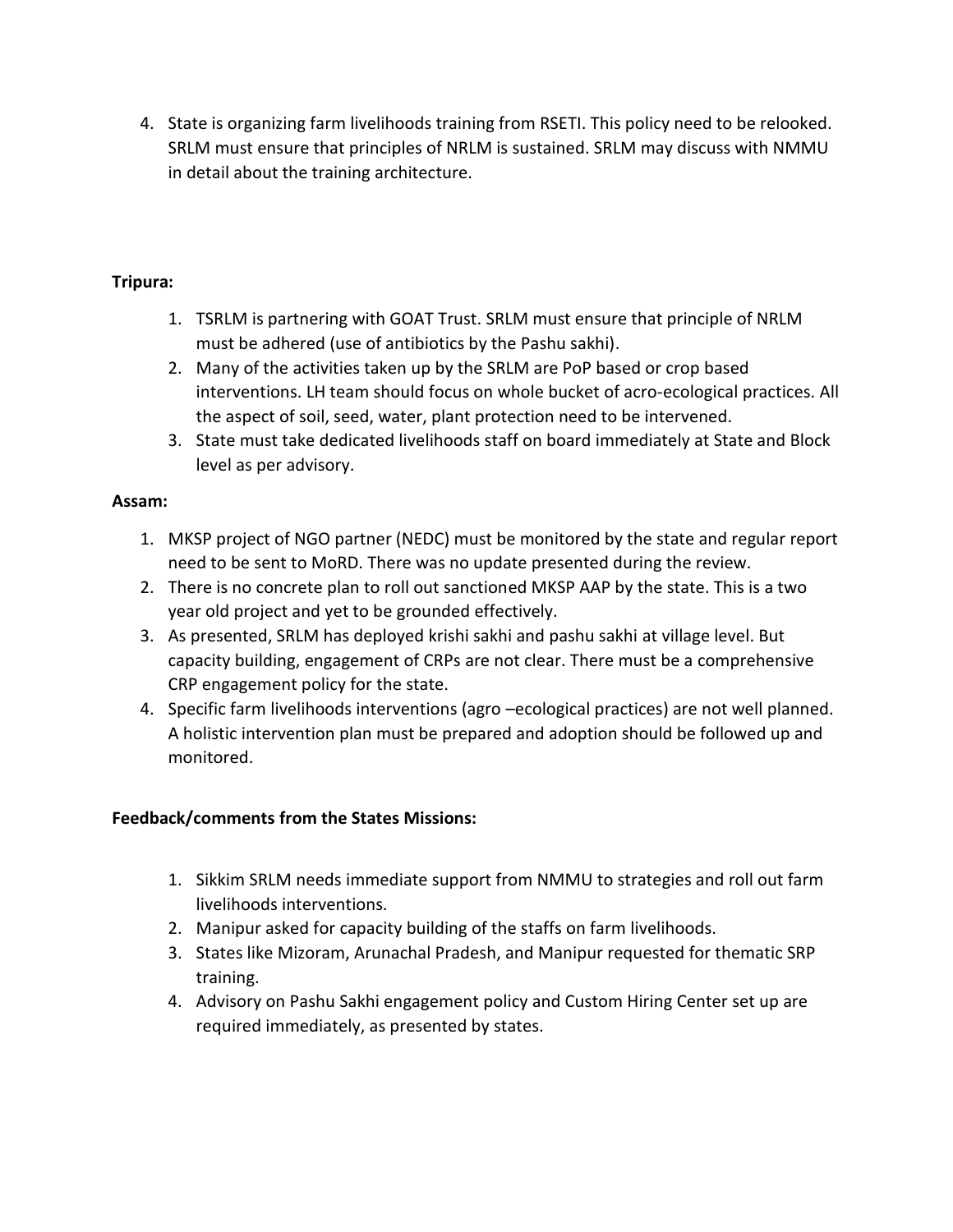#### **Annexure**

| <b>Farm Livelihoods Review And Planning Workshop</b><br>Date: 28th May- 30th May, 2018 |                               |                           |     |                          |               |  |
|----------------------------------------------------------------------------------------|-------------------------------|---------------------------|-----|--------------------------|---------------|--|
| SI                                                                                     |                               |                           |     |                          |               |  |
| No.                                                                                    | Name                          | Designation               | Sex | <b>State</b>             | Organization  |  |
| 1                                                                                      | Mousumi Majumder              | DC(L & M)                 | F   | <b>Tripura</b>           | <b>TRLM</b>   |  |
| $\overline{2}$                                                                         | Khamba Ronglo                 | SMM-LH                    | M   | Manipur                  | <b>MSRLM</b>  |  |
| 3                                                                                      | MangneikhupTouthang           | <b>BMM</b>                | M   | Manipur                  | <b>MSRLM</b>  |  |
| 4                                                                                      | Daniel S Haokip               | <b>BMM</b>                | M   | Manipur                  | <b>MSRLM</b>  |  |
| 5                                                                                      | Naoshram B Singh              | <b>BMM</b>                | М   | Manipur                  | <b>MSRLM</b>  |  |
| 6                                                                                      | T. Zamlunmang Zou             | <b>BMM</b>                | M   | Manipur                  | <b>MSRLM</b>  |  |
| 7                                                                                      | Dr. S Kithan                  | SPM(LH)                   | M   | Nagaland                 | <b>NSRLM</b>  |  |
| 8                                                                                      | Simon Sangsa Phom             | DFS (LH)                  | М   | Nagaland                 | <b>NSRLM</b>  |  |
| 9                                                                                      | Dr. Pangdun Konyak            | DFS (LH)<br>M<br>Nagaland |     | <b>NSRLM</b>             |               |  |
| 10                                                                                     | Khesi Yokha                   | Nagaland<br>DFS (LH)<br>M |     | <b>NSRLM</b>             |               |  |
| 11                                                                                     | Dr. Bongtok Phom              | DFS (LH)                  | M   | Nagaland                 | <b>NSRLM</b>  |  |
| 12                                                                                     | Jachonia Islary               | SMM-LH &<br><b>SK</b>     | M   | <b>Arunachal Pradesh</b> | ArSRLM        |  |
| 13                                                                                     | Nabam Tubin                   | PM(LH)                    | M   | <b>Arunachal Pradesh</b> | ArSRLM        |  |
| 14                                                                                     | Junmen Longri                 | BC(LH)                    | F   | Arunachal Pradesh        | ArSRLM        |  |
| 15                                                                                     | Pallab Goswami                | <b>PM(L&amp;M)</b>        | M   | Assam                    | <b>ASRLM</b>  |  |
| 16                                                                                     | <b>Wahidul Hussain</b>        | DFE(L&M)                  | M   | Assam                    | <b>ASRLM</b>  |  |
| 17                                                                                     | Shankar Jyoti Hazarika        | DFE(L&M)                  | M   | Assam                    | <b>ASRLM</b>  |  |
| 18                                                                                     | Ashwini Chandak               | <b>NRP</b>                | M   | Telangana                |               |  |
| 19                                                                                     | Rinchen Lepcha                | Dy. PM                    | M   | Sikkim                   | <b>SSRLM</b>  |  |
| 20                                                                                     | Jaman Singh Thapa             | <b>DPM</b>                | M   | Sikkim                   | <b>SSRLM</b>  |  |
| 21                                                                                     | ChhitizSundas                 | DPM-MIS/<br><b>HR</b>     | M   | Sikkim                   | <b>SSRLM</b>  |  |
| 22                                                                                     | BeBedhna Subba                | PM - LH                   | F   | Sikkim                   | <b>SSRLM</b>  |  |
| 23                                                                                     | Dr. B. Plain                  | SMM-LH                    | M   | Meghalaya                | <b>MSRLS</b>  |  |
| 24                                                                                     | Raiendra Singh                | <b>NRP</b>                | M   | Rajasthan                |               |  |
| 25                                                                                     | Subrataa Chakraborty          | <b>NMM</b>                | F   | Delhi                    | NMMU, NRLM    |  |
| 26                                                                                     | Kavita Maria                  | MM                        | F   | Delhi                    | NMMU, NRLM    |  |
| 27                                                                                     | Gayatri Rao                   | MM                        | F   | Delhi                    | NMMU, NRLM    |  |
| 28                                                                                     | Arnab Bose                    | SME                       | M   | Delhi                    | NMMU, NRLM    |  |
| 29                                                                                     | Madhabananda Ray              | <b>NRP</b>                | M   | Assam                    | Kabil         |  |
| 30                                                                                     | Jui Bhattacharya              | SMM                       | F   | <b>Tripura</b>           | <b>TRLM</b>   |  |
| 31                                                                                     | Dr. Ramngaihzuali<br>DFS (LH) |                           | F   | Mizoram                  | <b>MzSRLM</b> |  |
| 32                                                                                     | Dr. Zomuankima                | SMM-LH                    | M   | Mizoram                  | <b>MzSRLM</b> |  |
| 33                                                                                     | Vanlalhmangaiha               | PM-LH                     | M   | Mizoram                  | <b>MzSRLM</b> |  |
| 34                                                                                     | PC Vanneia                    | DFS (LH)                  | M   | Mizoram                  | <b>MzSRLM</b> |  |